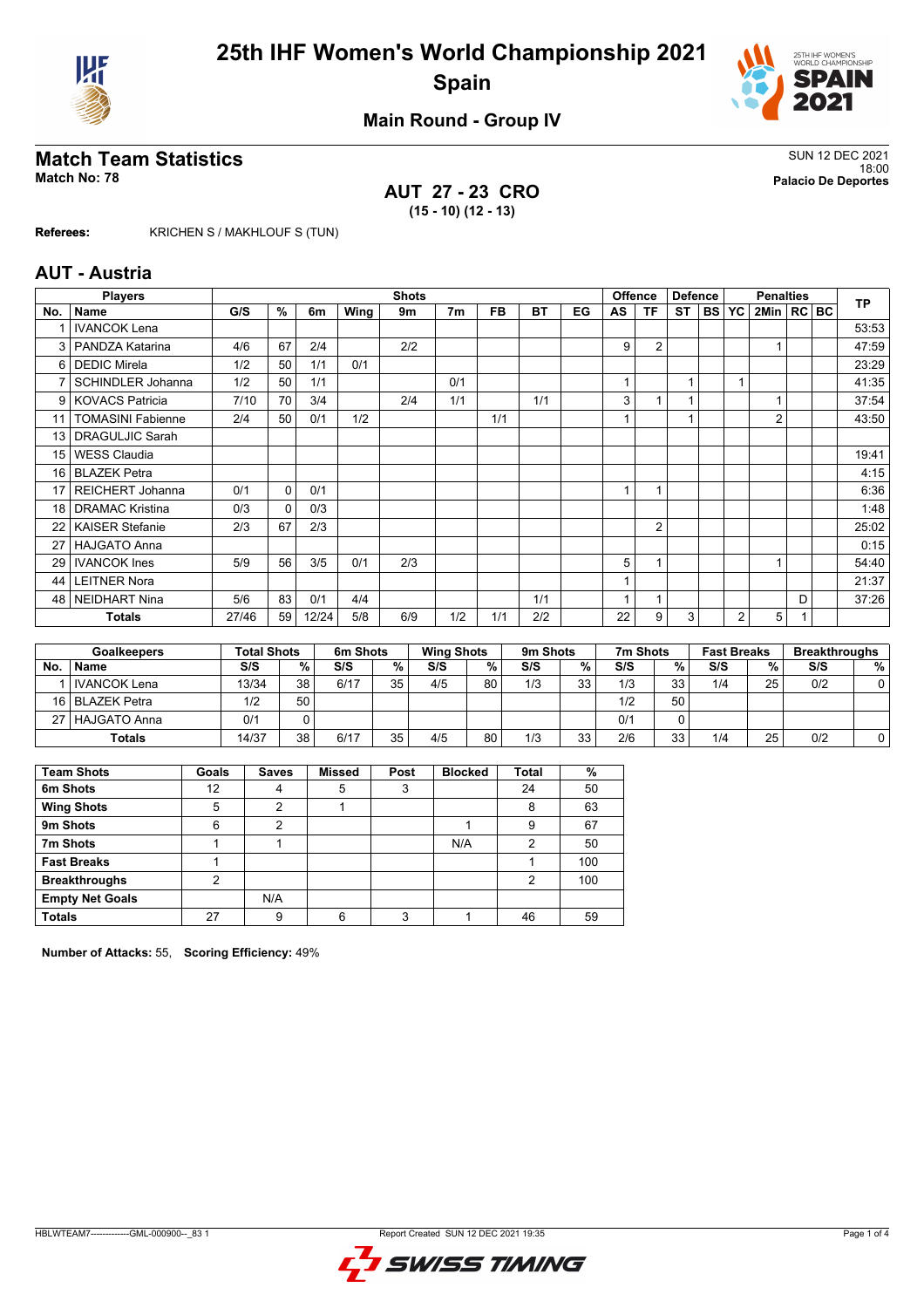

# **25th IHF Women's World Championship 2021 Spain**



18:00 **Match No: 78 Palacio De Deportes**

## **Main Round - Group IV**

# **Match Team Statistics**<br>Match No: 78<br>Palacio De Deportes

**AUT 27 - 23 CRO (15 - 10) (12 - 13)**

**Referees:** KRICHEN S / MAKHLOUF S (TUN)

#### **AUT - Austria**

| <b>Players</b>            |                        |                      |                 |                      |                      | <b>Shots Distribution</b> |             |                                           |                |                                          |                             |                  |
|---------------------------|------------------------|----------------------|-----------------|----------------------|----------------------|---------------------------|-------------|-------------------------------------------|----------------|------------------------------------------|-----------------------------|------------------|
| Goals / Shots             |                        |                      |                 |                      |                      |                           |             |                                           |                |                                          |                             |                  |
| 1 IVANCOK L               | 3 PANDZA K<br>1/1      |                      | 6 DEDIC M       |                      | 7 SCHINDLER J        |                           | 9 KOVACS P  | $\overline{1/2}$                          | 11 TOMASINI F  | 13 DRAGULJIC S                           |                             |                  |
|                           |                        | $2/2$ $\blacksquare$ |                 |                      |                      | $1/2$ $\blacksquare$      | 0/1         | $2/2$ $\blacksquare$ 0/1                  | 0/1            | n n<br>. .                               |                             |                  |
|                           |                        | 1/2                  | 1/1             | uи                   |                      | $\blacksquare$ 1/1        | 2/2         | $1/1$ $\overline{u}$ $\overline{u}$ $2/2$ |                | . .<br>电电                                |                             |                  |
|                           | 1-Missed               | 1-Missed             |                 |                      |                      |                           | 1-Post      |                                           |                |                                          |                             |                  |
| 15 WESS C                 | 16 BLAZEK P            |                      | 17 REICHERT J   |                      | 18 DRAMAC K          |                           | 22 KAISER S |                                           | 27 HAJGATO A   | 29 IVANCOK I                             |                             |                  |
|                           |                        |                      |                 |                      |                      |                           |             |                                           |                | 2/2                                      | $\overline{1/1}$            |                  |
|                           | ш                      | . .                  |                 |                      | 0/1                  | . .                       |             | $2/2$ $\blacksquare$                      |                | . .                                      | 1/1                         |                  |
|                           | u p                    | 原理                   |                 | $0/1$ $\blacksquare$ |                      |                           |             | 原理                                        |                | . .<br>$\overline{u}$ $\overline{v}$ 0/1 | 1/1                         |                  |
|                           |                        |                      |                 | 2-Missed             |                      | 1-Missed                  |             |                                           |                |                                          | 2-Post 1-Blocked            |                  |
|                           | 1/1<br>u e<br>1-Missed | 4/4                  |                 |                      |                      |                           |             |                                           |                |                                          |                             |                  |
| Team                      |                        |                      | Offence         |                      |                      |                           |             | <b>Defence</b>                            |                |                                          | Goalkeepers                 |                  |
| Goals / Shots             |                        |                      |                 |                      |                      |                           |             |                                           |                |                                          | Saves / Shots               |                  |
|                           |                        | 1/2                  |                 |                      | 2/2                  | 2/2                       |             | 1/2<br>∕                                  |                |                                          |                             |                  |
| $\sqrt{3/3}$              | $\overline{2}/3$       |                      | $\setminus$ 0/0 |                      |                      |                           | 0/1/        |                                           |                |                                          | 3/3                         | $\overline{1/2}$ |
| $\frac{1}{2}$ 0/1<br>0/3  | 8/9                    |                      | 10/17           |                      | <b>Breakthroughs</b> |                           |             | 3/5                                       |                | 3/5                                      |                             | 3/9              |
| $\blacksquare$ 3/4<br>5/5 | 6/8                    |                      |                 |                      | 0/0                  | 0/1                       |             |                                           |                | 2/7<br>U.                                | 1/5                         | 1/6              |
| 3-Post<br>6-Missed        | 1-Blocked              | 1/2                  | 10/3,<br>2/3    |                      | <b>Empty Goal</b>    | <b>Empty Goal</b>         | 2/3         | 4/12                                      | 4/8            |                                          |                             |                  |
|                           |                        | 7 <sub>m</sub>       |                 |                      |                      |                           |             |                                           | 7 <sub>m</sub> | 1 IVANCOK L                              |                             |                  |
|                           |                        | 2/4                  |                 |                      |                      |                           |             | 4/6                                       |                |                                          | $\overline{3}/\overline{3}$ | $\overline{1/2}$ |
|                           |                        |                      | 4/6             |                      | 1/1                  | 3/4                       |             | 0/1<br>$\diagup$                          |                | 3/5<br>r                                 |                             | 3/8              |
|                           |                        | 4/6                  |                 |                      | <b>Fast Breaks</b>   |                           |             |                                           | 0/4            | 0/7                                      | $4$ IE                      | 014              |

 $4/6$ 



 $\overline{1/2}$ 

t

Ĭ

t

0/1

 $0/4$ 

 $2/7$  1/5 0/4

16 BLAZEK P

ŗ ۳

Ρ

H

27 HAJGATO A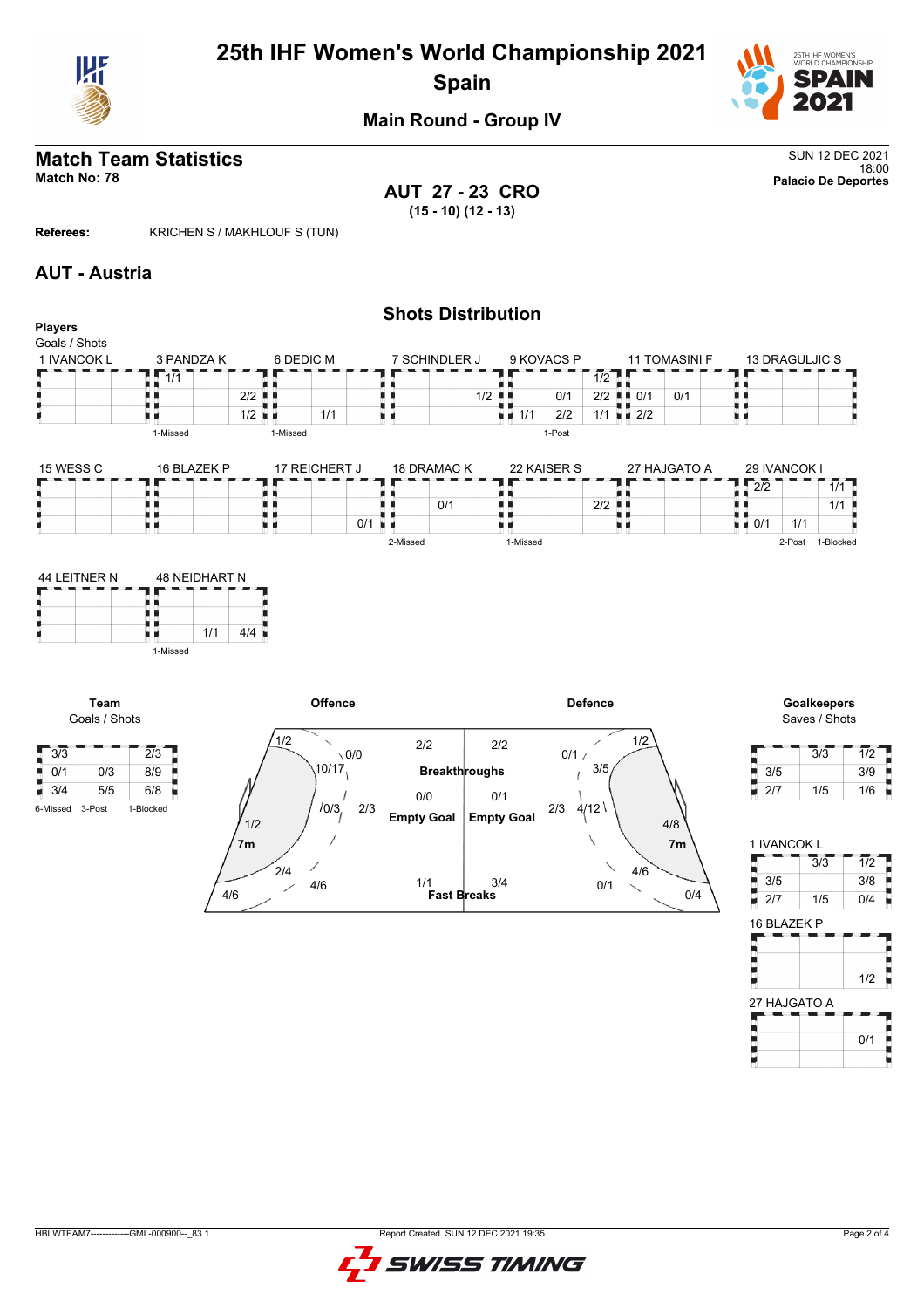



## **Main Round - Group IV**

## **Match Team Statistics** SUN 12 DEC 2021

**AUT 27 - 23 CRO (15 - 10) (12 - 13)**

18:00 **Match No: 78 Palacio De Deportes**

**Referees:** KRICHEN S / MAKHLOUF S (TUN)

#### **CRO - Croatia**

|                 | <b>Players</b>            |       |          |       |      | <b>Shots</b> |                |           |           |     |                         | <b>Offence</b> | <b>Defence</b> |           | <b>Penalties</b> |              |  |  | <b>TP</b> |
|-----------------|---------------------------|-------|----------|-------|------|--------------|----------------|-----------|-----------|-----|-------------------------|----------------|----------------|-----------|------------------|--------------|--|--|-----------|
| No.             | Name                      | G/S   | %        | 6m    | Wing | 9m           | 7 <sub>m</sub> | <b>FB</b> | <b>BT</b> | EG  | AS                      | ΤF             | <b>ST</b>      | <b>BS</b> | <b>YC</b>        | 2Min   RC BC |  |  |           |
|                 | <b>BESEN Lucija</b>       |       |          |       |      |              |                |           |           |     |                         |                |                |           |                  |              |  |  |           |
| 3               | POSAVEC Paula             | 0/2   | 0        |       | 0/1  |              |                | 0/1       |           |     |                         |                |                |           |                  |              |  |  | 20:54     |
| 8               | POSAVEC Stela             | 0/1   | $\Omega$ | 0/1   |      |              |                |           |           |     | 2                       | 3              |                |           |                  |              |  |  | 28:48     |
| 12 <sub>1</sub> | <b>KAPITANOVIC Ivana</b>  |       |          |       |      |              |                |           |           |     |                         |                |                |           |                  |              |  |  | 50:10     |
| 14              | <b>KALAUS Larissa</b>     | 6/12  | 50       | 1/6   |      | 1/1          | 3/4            |           | 1/1       |     | $\overline{7}$          |                |                |           |                  |              |  |  | 60:00     |
| 17              | <b>JEZIC Katarina</b>     | 5/6   | 83       | 3/4   |      | 1/1          |                | 1/1       |           |     | 2                       |                |                |           |                  |              |  |  | 49:59     |
| 25              | <b>BURIC Lara</b>         | 1/1   | 100      | 1/1   |      |              |                |           |           |     |                         |                |                |           |                  |              |  |  |           |
| 28              | SIMARA Andrea             | 4/5   | 80       | 2/2   | 1/2  |              |                | 1/1       |           |     |                         |                |                |           |                  |              |  |  | 39:06     |
| 31              | <b>DEBELIC Ana</b>        | 0/3   | $\Omega$ | 0/2   |      |              |                |           |           | 0/1 |                         |                |                |           |                  |              |  |  | 42:42     |
| 33              | <b>TURK Ana</b>           | 1/2   | 50       | 1/1   | 0/1  |              |                |           |           |     |                         |                |                |           |                  |              |  |  | 22:50     |
| 35              | <b>MAMIC Josipa</b>       | 2/5   | 40       | 1/1   | 0/2  | 0/1          |                | 1/1       |           |     | $\overline{\mathbf{A}}$ |                |                |           |                  |              |  |  | 37:13     |
| 40              | PETIKA Tena               | 3/8   | 38       | 2/4   |      | 0/2          | 0/1            |           | 1/1       |     | 2                       |                |                |           |                  |              |  |  | 28:42     |
| 41              | <b>GUDELJ Gabriela</b>    |       |          |       |      |              |                |           |           |     |                         |                |                |           |                  |              |  |  | 3:17      |
| 77              | <b>BLAZEVIC Valentina</b> | 1/4   | 25       | 0/1   |      |              | 1/3            |           |           |     | 4                       |                |                |           |                  |              |  |  | 26:29     |
| 91              | PIJEVIC Tea               |       |          |       |      |              |                |           |           |     |                         |                |                |           |                  |              |  |  | 9:50      |
|                 | Bench/Team                |       |          |       |      |              |                |           |           |     |                         |                |                |           |                  |              |  |  |           |
|                 | Bench/Team                |       |          |       |      |              |                |           |           |     |                         |                |                |           |                  |              |  |  |           |
|                 | <b>Totals</b>             | 23/49 | 47       | 11/23 | 1/6  | 2/5          | 4/8            | 3/4       | 2/2       | 0/1 | 21                      | 8              | 1              |           |                  | 3            |  |  |           |

|           | <b>Goalkeepers</b>     | <b>Total Shots</b> |    | 6m Shots |    | <b>Wing Shots</b> |    | 9 <sub>m</sub> Shots |    | 7m Shots |    | <b>Fast Breaks</b> |   | <b>Breakthroughs</b> |   |
|-----------|------------------------|--------------------|----|----------|----|-------------------|----|----------------------|----|----------|----|--------------------|---|----------------------|---|
| <b>No</b> | <b>Name</b>            | S/S                | %  | S/S      | %  | S/S               | %  | S/S                  | %  | S/S      | %  | S/S                | % | S/S                  | % |
|           | BESEN Lucija           |                    |    |          |    |                   |    |                      |    |          |    |                    |   |                      |   |
|           | 12   KAPITANOVIC Ivana | 9/30               | 30 | 4/15     | 27 | 2/6               | 33 | 2/5                  | 40 | 1/2      | 50 | 0/1                |   | 0/1                  |   |
|           | 91   PIJEVIC Tea       | 0/6                |    | 0/1      |    | 0/1               |    | 0/3                  | 0  |          |    |                    |   | 0/1                  | 0 |
|           | <b>Totals</b>          | 9/36               | 25 | 4/16     | 25 | 2/7               | 29 | 2/8                  | 25 | 1/2      | 50 | 0/1                |   | 0/2                  |   |

| <b>Team Shots</b>      | Goals | <b>Saves</b> | <b>Missed</b> | Post | <b>Blocked</b> | <b>Total</b> | %   |
|------------------------|-------|--------------|---------------|------|----------------|--------------|-----|
| 6m Shots               | 11    | 6            |               | 2    |                | 23           | 48  |
| <b>Wing Shots</b>      |       |              |               |      |                | 6            | 17  |
| 9m Shots               | っ     |              |               |      |                | 5            | 40  |
| 7m Shots               | 4     | 2            | 2             |      | N/A            | 8            | 50  |
| <b>Fast Breaks</b>     | 3     |              |               |      |                | 4            | 75  |
| <b>Breakthroughs</b>   | 2     |              |               |      |                | 2            | 100 |
| <b>Empty Net Goals</b> |       | N/A          |               |      |                |              |     |
| <b>Totals</b>          | 23    | 14           | 8             |      |                | 49           | 47  |

**Number of Attacks:** 56, **Scoring Efficiency:** 41%